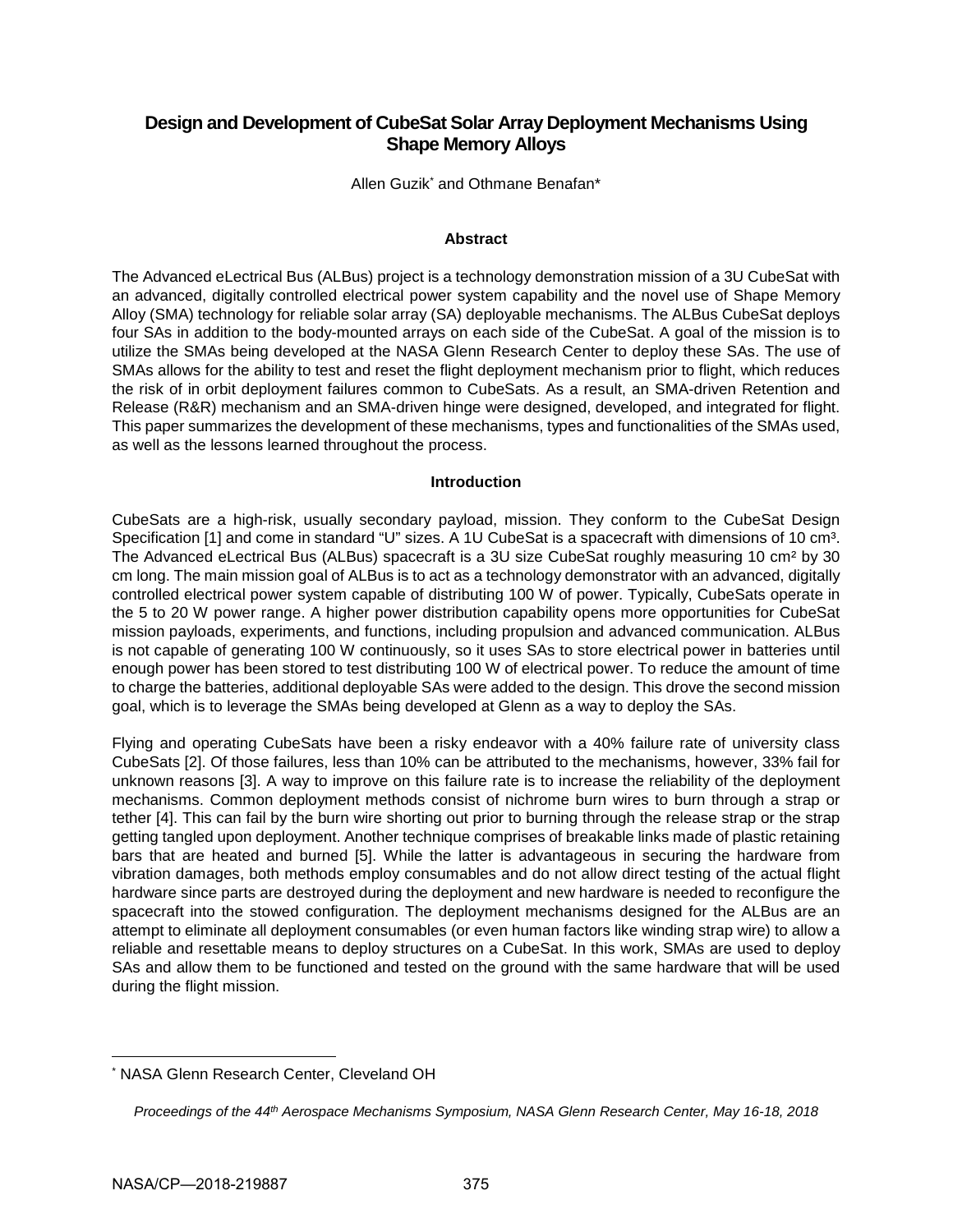SMAs have been used in various applications in the past, including in space. CubeSats are a great way to verify and increase the capabilities of state-of-the-art SMA technology. SMAs have many advantages that can be utilized by CubeSats. In addition to being lightweight with a small footprint, SMAs are not pyrotechnics, produce low shock, do not create debris, and can be designed to be resettable. As part of the ALBus CubeSat technology development, two SMA forms were used. First, novel thermally activated SMAs with higher transition temperatures (compared to commercially available counterparts) were used for the R&R mechanism. Second, novel mechanically-activated SMAs (superelastic alloys) were used as deployment springs to specifically deploy ALBus' SAs and transmit the electrical power from the arrays. Reference [6] discusses more details of SMA functional behavior and types.

This paper will discuss the design and development process of the ALBus CubeSat deployable SA R&R and hinge deployment mechanisms. This includes the mechanisms' final design and capabilities, details on the SMAs, requirements of the design, design evolution and reasons for the design changes, analysis methods used, and the final flight hardware assembly and testing activities.

### **Design Requirements**

The design requirements for the mechanisms are divided up into three categories: CubeSat standards, requirements specific to the ALBus mission and design, and mechanism specific requirements. The CubeSat specific requirements come from the CubeSat design specification [1] and the CubeSat deployer interface control document [7]. These requirements provide several sizing constraints such as keep-in zones for exterior dimensions, mass, and center of gravity. Other constraints include restrictions on creating space debris and use of pyrotechnics. These specifications also provide guidance on design environments. For example, they require using the launch random vibration environment in GSFC-STD-7000A if environments from the launch service provider are unavailable or if the launch provider is unknown while designing the CubeSat.

The ALBus mission's needs, goals, and configuration drove several of the SA deployment mechanism's performance and design requirements. The ALBus design is configured to use four deployable SA panels with seven of the ultra-triple-junction type solar cells installed on a FR-4 Printed Circuit Board (PCB) substrate. These deployable SAs run the length of the 340-mm-long CubeSat and are to be deployed along one of the short 100-mm sides of the CubeSat. This deployment configuration was chosen since the ALBus does not have an attitude control and determination system. It is designed to utilize gravity gradient masses installed on the ends of the deployable SAs to eventually point the CubeSat radiator down toward Earth. The final deployment angle was determined to be 135° from the stowed configuration for optimal power generation. However, a power analysis has shown that a 90° deployment angle is sufficient to recharge the batteries with acceptable power generation degradation.

The underlying goal for the ALBus mission is to design improved and reliable SA deployment mechanisms to reduce mission failures. This drove the design goals for the mechanism to be resettable in order to test and retest the actual flight hardware prior to launch. Reliability also drove the design goal to release all four SAs with one mechanism to minimize failure points. The ALBus mission chose to use new SMAs being developed at the NASA Glenn Research Center over traditional deployment methods. Finally, as the mechanism designs matured the desire to pass the electrical power from the solar cells on the deployable arrays through the SMAs was added in an effort to save the mass of a wiring harness.

The final mechanism's design converged on a two-stage SMA actively driven pin-puller type mechanism used to retain the arrays during ascent and release them in orbit (R&R mechanism). Once released, a passively driven SMA hinge mechanism, one for each of the four arrays, deploys each array to the desired deployment angle. To complete the designs, several specialized requirements were added specific to the R&R and hinge to ensure the desired functionally. NASA's mechanism design and development requirements specification, NASA-STD-5017 revision A [8], was used as a design guide and drove several of the performance requirements on the force and torque margin, mechanism design, and material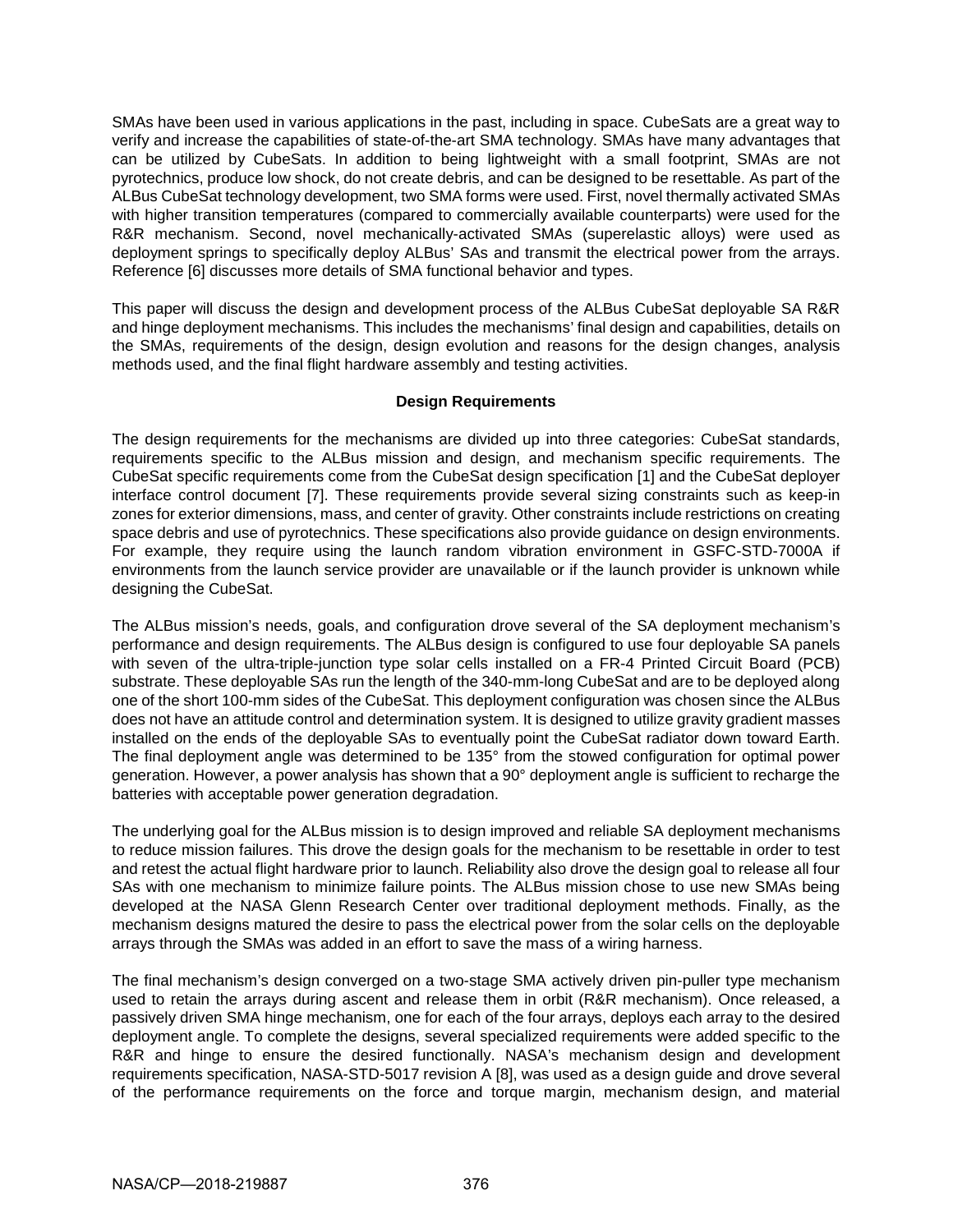selection. Table 1 provides a summary and more detail on some of the key requirements that drove and constrained the mechanism's design.

| Category     | <b>Requirement Text</b>                                                                                             |  |  |
|--------------|---------------------------------------------------------------------------------------------------------------------|--|--|
| CubeSat      | No space debris shall be created at any point in the mission.                                                       |  |  |
| CubeSat      | Pyrotechnics shall not be permitted.                                                                                |  |  |
| CubeSat      | The 3U CubeSat shall be 100.0±0.1 mm wide. (X and Y dimensions) and be 340.5±0.3 mm tall. (Z dimensions)            |  |  |
| CubeSat      | The only CubeSat structure that can contact the deployer are 8.5 mm wide rails and nothing can cross them.          |  |  |
| CubeSat      | Components shall not exceed 10 mm normal to the surface of the 100 mm cube sides.                                   |  |  |
| <b>ALBus</b> | ALBus mechanisms are to be designed to increase reliability; e.g. releasing all four deployable SAs simultaneously. |  |  |
| <b>ALBus</b> | The ALBus mechanisms are to be designed using SMAs.                                                                 |  |  |
| <b>ALBus</b> | The ALBus mechanisms shall be resettable so the flight hardware can be tested prior to flight and without           |  |  |
|              | disassembly of the CubeSat.                                                                                         |  |  |
| ALBus        | The ALBus mechanisms shall be designed to structurally retain the deployable SAs during all mission phases prior    |  |  |
|              | to being commanded to release.                                                                                      |  |  |
| R&R          | Upon command receipt, and only when desired, the R&R shall release the deployable SAs.                              |  |  |
| R&R          | The R&R shall be designed to accept and operate by electrical power provided by the ALBus electrical power          |  |  |
|              | system which is 6 volt limited and 3.0 amps maximum.                                                                |  |  |
| Hinge        | Upon command and only when desired, the hinge shall deploy the deployable SAs to the deployed state and             |  |  |
|              | prevent any detrimental damage to the deployable SAs, any other CubeSat structure, or to mission operations.        |  |  |
| Hinge        | The hinge shall allow the deployable SAs to deploy to $90^{\circ}$ -135 $^{\circ}$ from the stowed configuration.   |  |  |
| Hinge        | The hinge shall be designed to structurally support the deployable SAs during all mission phases.                   |  |  |
| Hinge        | The hinge shall allow two separate paths to conduct power from the deployable SAs to the spacecraft.                |  |  |
| Mechanism    | The ALBus mechanisms are to use NASA-STD-5017 rev A as a guide to design the mechanisms.                            |  |  |

*Table 1. Mechanisms Key Driving Requirements Summary* 

# **Final Design**

Figure 1 shows the overall architecture of the ALBus CubeSat which illustrates the mechanisms' location.



*Figure 1. ALBus CubeSat Architecture* 

# Design Summary of the R&R

The R&R final design consists of a two-stage activated mechanism. The first stage is a pin-puller device driven by an SMA linear actuator. The second stage is a hook and pin design that is released by a compression spring loaded plate riding on plain bearings. The operation and design of the mechanism is discussed in the following paragraphs. Figure 2 and Figure 3 illustrate details of the R&R component parts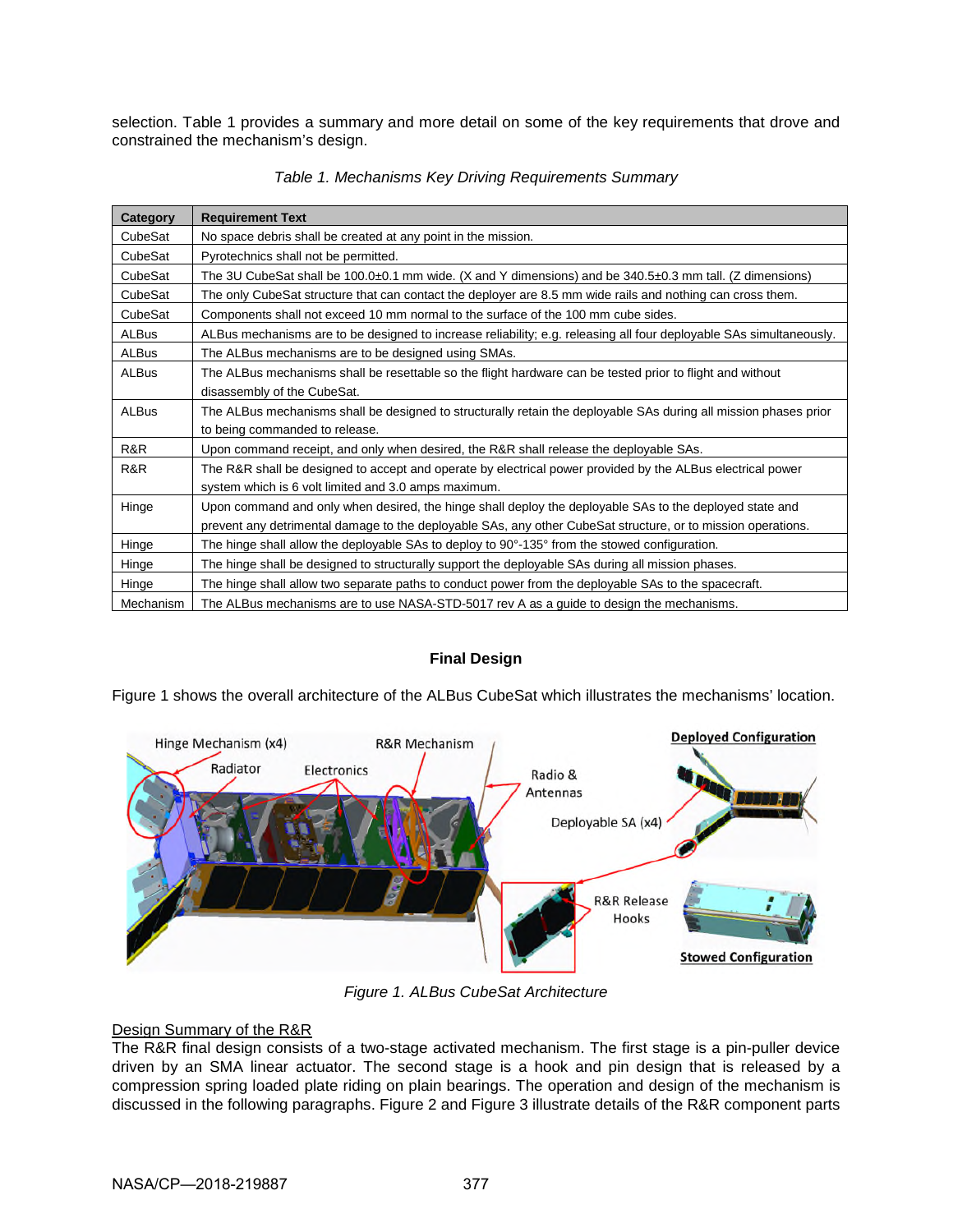that go along with the description. Table 2 summarizes the functional performance capability specifications and requirements. These specifications are driven to have positive margins per design guidance from NASA-STD-5017 [8].



*Figure 3. R&R Mass Estimate and SMA Linear Actuator Details* 

ALBus's initial temperature requirements for a safe SA deployment were set to be >100°C, which exceeded any commercial alloy capability. Therefore, the linear actuator consists of an alloy with an atomic composition of  $Ni_{19.5}Ti_{50.5}Pd_{25}Pt_5$  resulting in high transition temperatures above 100°C, work output exceeding 15 J/cm<sup>3</sup> [9], and capability to process into small diameter wire. Thus, rods were drawn into a 0.508 mm diameter wire which was trained, cut into segments, and then installed on a custom linear actuator produced by MIGA Motor Company [10]. A total of five SMA wires are connected to guide rails. Once heated past the transition temperature using direct current (joule heating), each SMA wire contracts to pull its associated guide rail. The summation of the five SMA wires yield a cumulative displacement of 7.1 mm travel to pull the pin and release the second stage.

The pin-puller consists of a 17-4 PH H900 stainless steel pin put in a double-shear configuration between three bushings. The bushings are made of a polyimide plastic that has impregnated graphite.

Once the pin-puller releases the release plate, four compression springs move the plate, unlatching all four deployable SAs. The compression springs were installed concentrically over linear guide bushings. These bushings are made of the same polyimide plastic as the pin puller bushings. The guide bushings ride on guide rods that are made of 17-4 PH H900 stainless steel. The release plate unlatches the arrays using a hook and pin latch. There are two latches per SA panel for a total of eight hooks. Both the hooks and pins are made of 17-4 PH H900 stainless steel. A thin film of a MoS<sub>2</sub> lubricant is applied on the hooks and pin to mitigate any binding concerns from friction, although the joint is lightly loaded and lubrication is probably not needed.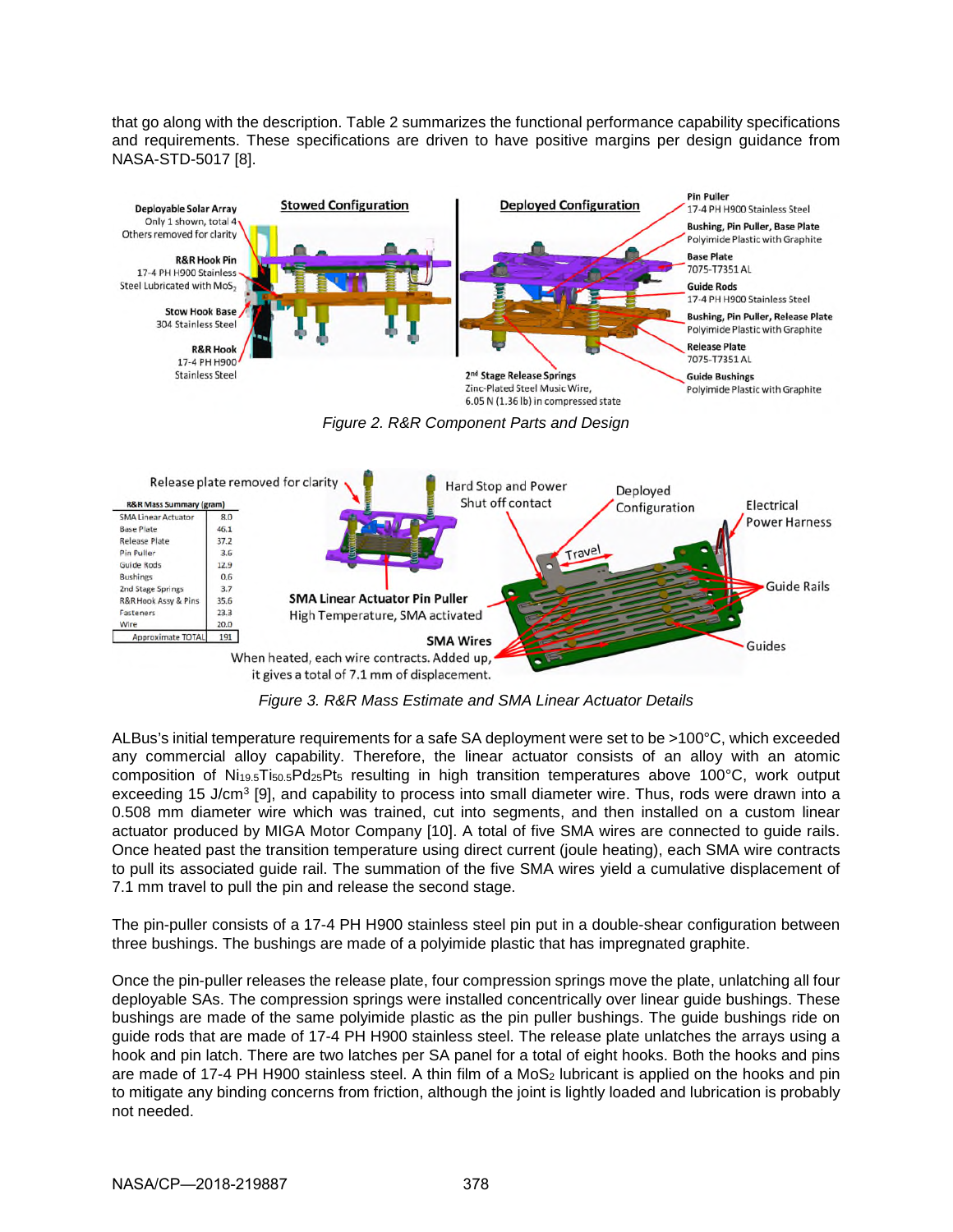### Design Summary of the Hinge

The final design of the hinge consists of two aluminum hinge knuckles that pivot over a hinge pin, two superelastic SMAs, and a latch to keep the SA in the deployed state. The operation and design of the mechanism is discussed in this section. Figure 4 and Figure 5 illustrate details of the hinge component parts that accompany the description. Table 2 summarizes the functional performance capability specifications and requirements. These specifications are driven to have positive margins per design guidance from NASA-STD-5017 [8].





# *Figure 4. Hinge Component Parts and Design*

*Figure 5. Hinge Component Electrical Interfaces and Design Details* 

After the R&R releases the SAs, they are free to rotate and each array is driven open by two preloaded superelastic SMAs per array. In this design, a Ni-rich  $N_{50.7}T_{49.3}$  (atomic %) superelastic alloy was selected to serve a dual purpose of *(i*) a spring load to open the arrays and (*ii*) a current carrying conductor to transmit power from the SAs. The superelastic material was rolled into a 0.2-mm-thick sheet with a transition temperature (i.e., martensite start temperature) below 0°C. At room temperature, the sheets exhibited a superelastic plateau between 200 and 300 MPa, depending on the heat treatment used. This superelastic plateau denotes the effective start of the materials' stress-induced transformation from the stiffer phase known as austenite to the more compliant phase known as martensite. The superelastic sheets were machined into a flat-shape profile and then shape set to a specific U shape with a custom jig. After several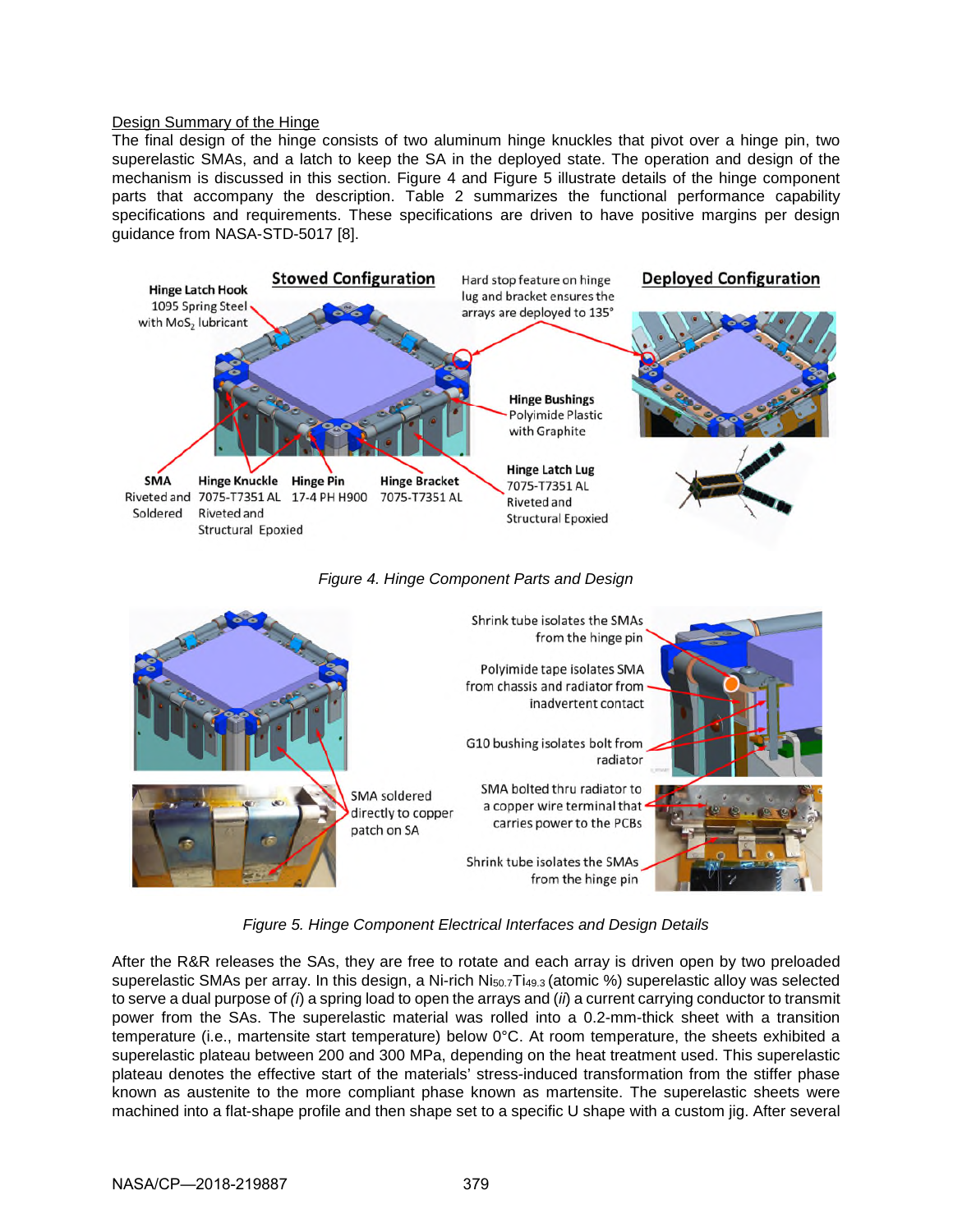iterations, shape-setting parameters were selected to be 550°C for 2 minutes followed by water quenching, which yielded the best form in terms of stiffness and reversibility after deformation.

| <b>Specification Description</b>                           | Value                                                                 | <b>Requirement (with margin)</b> |
|------------------------------------------------------------|-----------------------------------------------------------------------|----------------------------------|
| R&R Pin-Puller, Pull Force                                 | 13.34 N                                                               | $\geq$ 12.19 N                   |
| R&R Pin-Puller Stroke Length                               | 7.1 mm                                                                | $\geq 6.14$ mm                   |
| R&R 2 <sup>nd</sup> Stage Compression Spring, Spring Rate  | 0.701 N/mm                                                            | $0.235 - 0.736$ N/mm             |
| R&R 2 <sup>nd</sup> Stage Compression Spring, Stowed Force | 6.05N                                                                 | $2.03 - 6.35$ N                  |
| R&R 2 <sup>nd</sup> Stage Travel Distance                  | 7.62 mm                                                               | $\geq 5.87$ mm                   |
| <b>R&amp;R Operating Power Rating</b>                      | 6 volt limited, 3.0 amps                                              | 6 volt limited, 3.0 amps max     |
| <b>R&amp;R SMA Transition Temperature</b>                  | 150 to 160°C                                                          | $> +50^{\circ}$ C*               |
| R&R Temperature Operation Range                            | $-51$ to $+61^{\circ}$ C                                              | -40 to +50 $^{\circ}$ C          |
| R&R and Hinge Maximum Random Vibe Exposure**               | 14.1 gRMS, 3 minutes, 3 axes                                          | 10.0 gRMS, 1 minute, 3 axes      |
| Hinge SMA Stowed Spring Torque (1 spring)                  | $0.190 N$ m                                                           | $0.140 - 0.282$ N $\bullet$ m    |
| Hinge SMA Transition Temperature***                        | $-20^{\circ}$ C                                                       | $> -40^{\circ}$ C                |
| Hinge Temperature Operating Range***                       | $-20$ to $+61^{\circ}$ C                                              | -40 to $+50^{\circ}$ C           |
| Other R&R Features                                         | High temperature SMA, resettable, one mechanism releases all four SAs |                                  |
| <b>Other Hinge Features</b>                                | Utilizes SMAs in a new application to advance the technology and SMAs |                                  |
|                                                            | transmit power from the SAs.                                          |                                  |

*Table 2. R&R and Hinge Mechanism Performance/Functional Specifications and Requirements* 

\* Initial R&R SMA transition temperatures were set above 100°C

\*\* The development unit was exposed to 14.1 gRMS; the flight unit was only exposed to 10.0 gRMS

\*\*\* The hinge SMA transition temperature is known to not meet the low-temperature requirement and starts to soften around -20°C. This is handled through operational controls. When the CubeSat is in sunlight, the SMA springs will heat up beyond the transition temperature and the SAs will deploy.

From an operation standpoint, the U-shaped form is rotated by an amount of ~270° while in the stowed configuration and by ~135° while in the deployed configuration. When stowed, the material with the chosen thickness and form is designed to exist in the end of the superelastic plateau (i.e., martensitic phase) to provide enough force but no material damage. In the deployed state, the material partially unloads and exists in a multiphase region to continue providing some load in order to keep the arrays open, since the load-free state is the U shape.

In addition to the SMA springs, the hinge design consists of two lugs with bushings made out of the same polyimide plastic with graphite as used in the R&R. The lugs and bushings rotate around a precision ground, 17-4 PH H900 stainless steel hinge pin, constrained by aluminum hinge brackets on either end of the pin.

Upon deploying the arrays, a hard stop on the hinge brackets was designed to prevent the array from going beyond the required deployment angle, since the superelastic springs continue to apply a force. Once in the deployed state, a latch engages to act as a failsafe to keep the arrays in the deployed state should an unknown or unexpected environment cause the springs to become too cold and temporarily lose their spring stiffness. The design of the latch is a pin and detent type design. It converged on using a piece of spring steel lightly preloaded on a bare aluminum cylindrical surface. When the array rotates open, the latch falls into a slot locking the array in the deployed configuration. The latch to cylindrical surface has a thin film of a MoS2 lubricant applied to ensure low friction and smooth deployment.

The hinge design also transfers the electrical power from the SAs to the power management system. This is done by conducting electricity through the superelastic springs. To ensure a good electrical path and strong structural stiffness accommodations, the superelastic springs were riveted and directly soldered to the SA panel and then attached to the radiator with screws. On the radiator end, the fasteners used to attach the superelastic springs also conduct the electricity to a copper lug. Wiring harnesses were soldered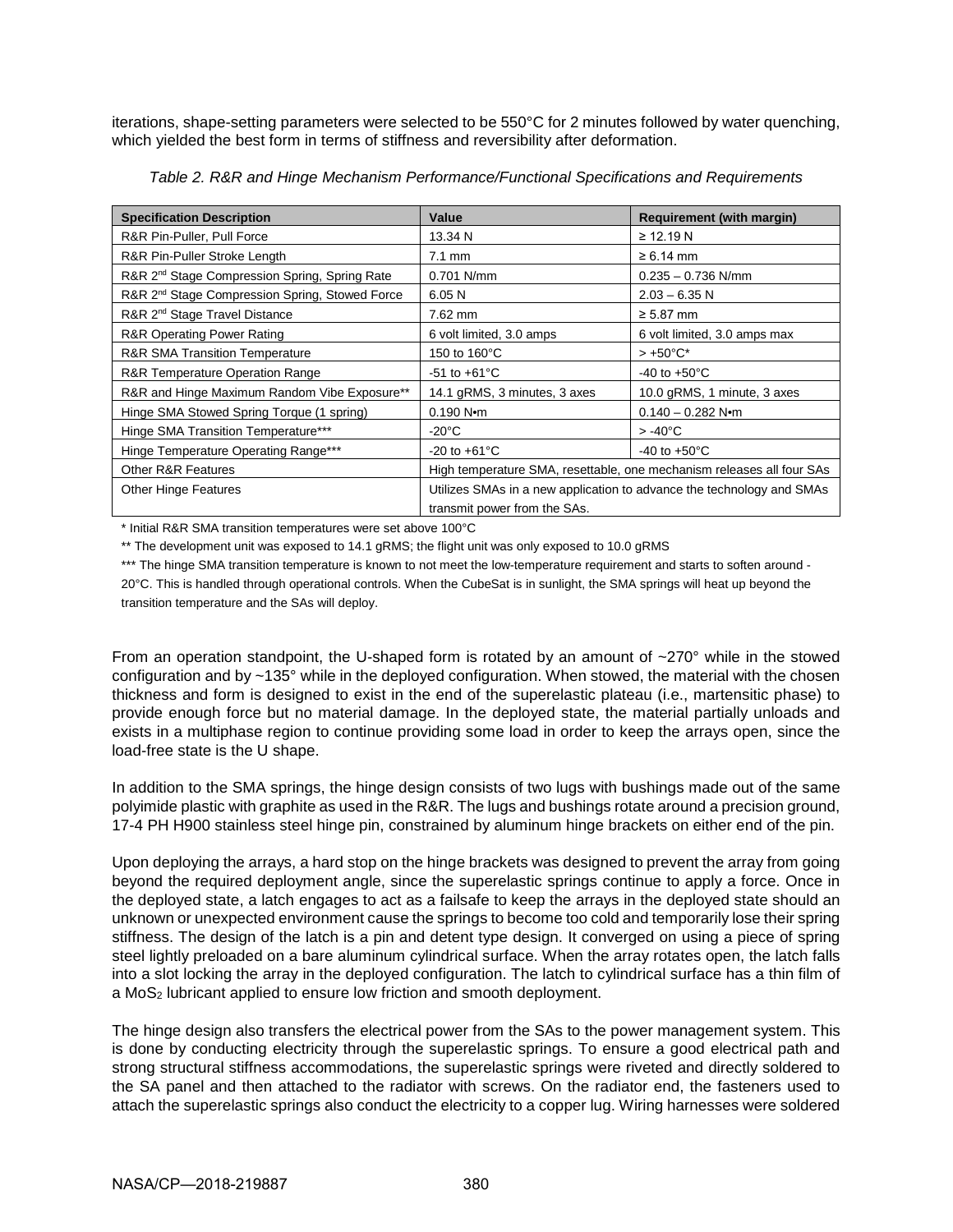directly to the copper lug, which takes the electrical power to the power management system. Isolating the various electrical paths from one another involved adding a shrink tube to the hinge pin, polyimide tape to various surfaces on the radiator and chassis (in case the superelastic springs inadvertently contact those surfaces), and G10 fiberglass laminate composite bushings around the fasteners used to attach the springs to the radiator.

### **Design Evolution, Development Issues, and Solutions**

The following section discusses the design evolution, development issues, and solutions of each mechanism, starting with the R&R and followed by the hinge.

The mechanism's development started with proof of concepts tests. These involved building several early low-level hardware models to test out the design ideas and options. The R&R was subjected to several three-dimensional (3D) printed designs, which aided in choosing the design features to use and to discover issues with the concepts. The hinge also used 3D printed hardware to prove out the concepts. In particular, several of the latch concepts were tested quickly using 3D printed hardware. This proved to be advantageous since conventionally machined designs can be more expensive and time consuming.

When the designs were finally matured, an engineering design unit (EDU) of each mechanism was fabricated and tested to prove out the designs for flight. The EDU was built to be as flight-like as possible. The test program was conducted in the summer of 2016 and included subcomponent testing such as measuring performance parameters of the hinge SMA springs, R&R linear actuator pull force, and other data used to correlate to analysis. The subcomponents were then combined into a system and subjected to environmental testing. This included a random vibration test to 14.1 gRMS for 3 minutes in three axes and in extreme cold and hot environments with margin. The EDU functioned successfully before and after the vibration test and in the extreme thermal environments. This testing program was very successful. It proved out the designs and discovered issues that were corrected in the final build. Though the EDU and flight builds differed slightly, the EDU essentially acted as a qualification unit. After the EDU test campaign, a critical design review was held to present the final design that incorporated all of the changes discovered in the EDU tests.

# R&R: Early Concepts

The final R&R in the ALBus design was the product of several iterations. Three main concepts were initially investigated. The first was a piston design using antagonistic SMA springs where one pulled and the other pushed to release the SAs when activated. This design never made it past the conceptual phase as it was determined the unrestrained condition of the SMA spring in one of the directions would mostly likely be detrimental under launch vibrations and possibly cause a premature deployment. The second concept involved a collet design and used an SMA to free up the collet fingers. A plastic 3D printed prototype was created and the design was moving toward development of a fully functional engineering unit. While this concept was very promising, the mass budget and forecasted development time stopped this concept from continuing. The mass of the entire CubeSat needs to be kept at or under 4 kg. A critical thermal issue demanded the addition of a radiator for the primary mission objective, which reduced the available mass for the R&R. At this point in the development of the mission, there was not enough time to redesign and reduce the mass. This led the design toward the third and final concept described in this paper.

The final R&R design was based on prior SMA work developed at Glenn and is an SMA linear actuator device that can be quickly procured and modified. Leveraging the second-stage loaded spring concept of the collet design and this SMA linear actuator, the SMA driven pin-puller design was created for the ALBus CubeSat. The moving pin frees up a secondary release plate used to constrain the deployable SAs through two hooks on each deployable array.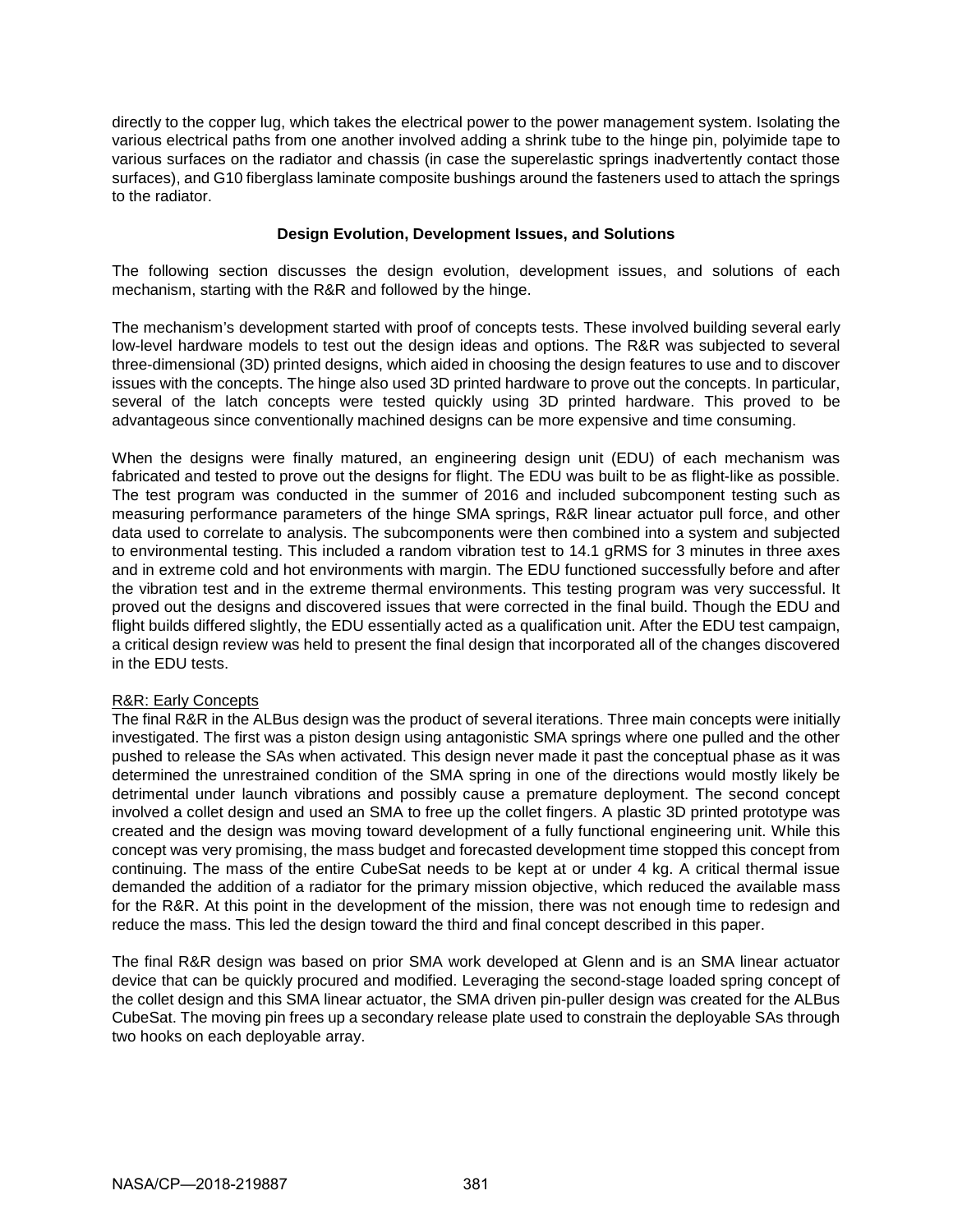### R&R: Development Issues and Solutions

The design of the R&R started by using the linear actuator in its originally designed configuration given our budgetary and time constraints. However, it became apparent that the linear actuator needed some modifications to meet our mission's application.

One of the most critical changes was the SMA material. Initial requirements listed a thermal environment that may have exceeded the activation temperature of commercially available SMAs. This would cause a premature activation and release of the SAs, which could cause the CubeSat to jam inside the deployer. Fortunately, an SMA wire with a higher phase transition temperature had already been developed by Glenn. This wire was incorporated into the design and alleviated the thermal concerns. However, this wire had never been tested or used in other flight applications and therefore, the ALBus mission was the first opportunity to use it.

Another change to the existing SMA linear actuator was the location of the pin-puller attachment point (output stage). The existing actuator caused the pin-puller to be off-center from the four guide rails. This was due to packaging the actuator in order to physically fit inside the CubeSat chassis. To install the linear actuator so the pin-puller would be centered, it would have to be offset so much that it would protrude outside of the walls of the chassis. The off-center pin-puller was clearly not ideal, however, that configuration was attempted nonetheless to identify potential issues and solutions. A plastic 3D-printed prototype was created and the concept worked. A metal prototype followed and was also shown to work, however, it was prone to occasional binding from the off-center pin-puller. Since the R&R is a missioncritical mechanism, this anomaly was unacceptable. The linear actuator was then modified to move the pinpuller attachment point to allow the actuator to be mounted in the R&R and align the pin-puller on center. This substantially reduced the observed binding, but did not remove it completely.

The R&R was still prone to binding occasionally when the release plate tilted. This led to the next change, which added guide bushings made out of a polyimide plastic. Prior to the bushings being added to the design, the thin 3.17-mm-thick aluminum release plate only had holes drilled in it so it could travel on steel guide rods. NASA-STD-5017 [8] provides guidance and recommends a length ratio of 2:1 for plain bearings that are used in this guide rod type configuration. For the ALBus, this is a physical impossibility as the bushing and resulting guide rails would become too long and take too much space inside the CubeSat. If this ratio cannot be met, as it is in this case, the specification recommends taking into account several potential binding-causing issues. It also suggests to perform an analysis based on report work by J.R. Schroeder [11]. This analysis was performed and a compromise between overall length of the guide rails and bushings to the physical packaging limitations of the CubeSat was made. As a result, the bushings were made as long as possible toward the base plate and extended toward the releasing direction. This change significantly reduced the observed binding, but did not prevent all of the binding occurrences.

The final change made to remove binding, also learned from the EDU, was to free up the guide rods. When the guide rods were fully installed by tightening the installation nut, the R&R was still prone to binding. When the nuts were loosened to allow the rails some freedom to move, the mechanisms released smoothly and consistently. Therefore, the final design allowed the guide rod to float. This was designed into the flight mechanism such that the guide rod diameter to the through hole in the base plate has a diametral clearance gap of 0.229 to 0.381 mm (0.009 to 0.015 in). When the installation nut was installed, it was preloaded onto a collar of the guide rod that extended past the base plate. As a result, the nut did not lock out the guide rod to the base plate, allowing each of the guide rods to float a small amount. All of these design modifications allowed the mechanism to consistently function during the development tests.

### Hinge: Early Concepts

There was one previous concept for the hinge. This design consisted of solar cells on both sides of the SA, which complicated the assembly and design. This concept used one large blade-like hinge knuckle with smaller hinge brackets. However, three superelastic springs were needed to provide the power from both sides of the SA. The concept had solar cells installed onto PCBs that sandwiched the hinge and SMA springs. The difficulty with this design was getting the electrical power from the solar cells to the SMAs and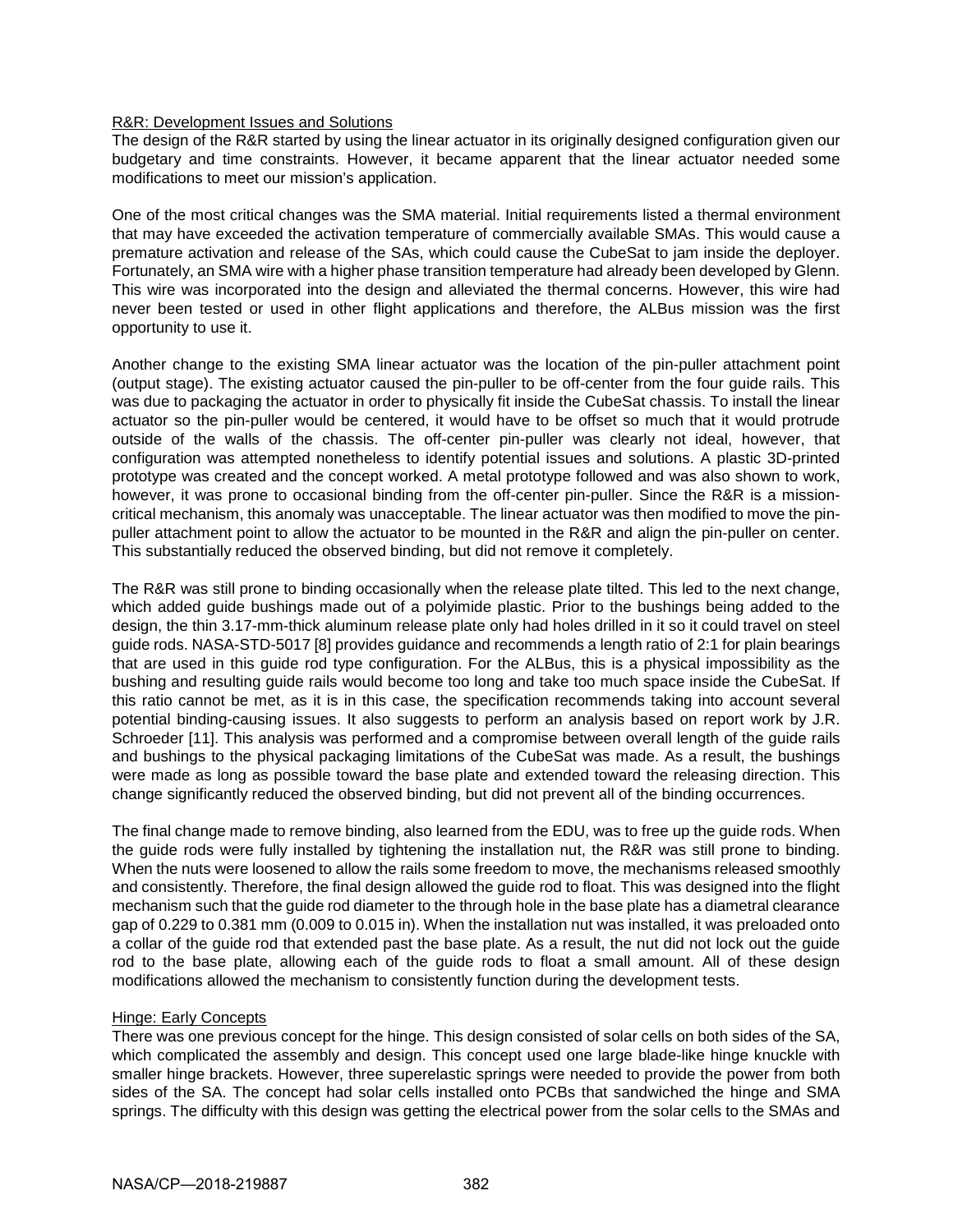isolating those electrical paths from each other. A non-electrical conducting coating needed to be applied because this was a metallic blade hinge. Eventually, the requirement to have solar cells on both sides of the SA was deemed unnecessary and removed. This allowed the design to evolve into the final concept with reduced complexity.

### Hinge: Development Issues and Solutions

From this initial concept, the hinge design still had several design, interface, and assembly issues to overcome. The design evolved to reduce the effects and risk of friction-causing issues. One was changing the large hinge knuckle in favor of two smaller knuckles at the corners in order to limit the contact area of the knuckle on the pin. The other change was to add a bushing made out of a polyimide plastic with impregnated graphite between the hinge knuckle and pin interface. This provides a low-friction interface on the rotating parts' surfaces without the need for grease or liquid lubricants.

Transmitting the electrical power through the SMAs and isolating them from each other required many design solutions. The SMA needed to be isolated over the steel hinge pin, chassis, and through the radiator. Isolating the hinge pin from the SMAs was solved by adding a polyimide tape layer covered by a heat shrink sleeve. The SMA was isolated from the radiator using G10 composite bushings, which isolated the terminal bolts from the metal radiator. These isolation solutions work in the stowed configuration. However, when deployed, the SMA bends and folds into a different shape that can contact the radiator and chassis in other areas, causing an electrical short. This was solved by adding the polyimide tape to the radiator and chassis in areas where the SMAs may make contact.

Designing the SMA to provide enough torque to open the array and transmit the electrical power required many considerations. The final shape of the SMA was driven by the required torque and the available room for installation onto the SA. The torque drove the width of the SMAs, however, that width was wider than the available footprint to install the SMAs to the PCB and keep them isolated. This was solved by maximizing the width of the SMA where it attaches to the radiator and over the hinge pin where the torque is generated. Then, the SMA's width narrows down at the installation location on the PCB. Some issues arose during mechanical tests. The SMAs were soldered to the PCB copper substrate and the torque generated by the SMA to open the array was enough to delaminate the copper layer from the rest of the PCB. This issue was solved by adding a rivet close to the edge of the PCB. However, installing the rivet caused the SMA and PCB to crack. This issue was solved by adding a washer to both sides of the rivet to spread out the load when driven. Lastly, the design decision on how to install the SMA to meet the SMAs' torque requirement was made. The initial SMA location was inboard under the hinge pins. This did not work because it prevented the array from fully deploying. The final configuration chosen was to install the SMAs outboard of the pin.

The hinge latch is provided as a backup to keep the SAs in the deployed configuration if the SMAs fail. The latch evolved from several different concepts, but was kept as a simple hook and detent latch. Overall, the latch worked well, although there were some special considerations performed during assembly for proper functionality. Initially, the latch had some issues staying latched. The hook would jump out of the detent when the array hit the hard stops and then rebound. Several mitigation methods were used to prevent this. Proper installation of the hook is key to ensure that it is preloaded with enough force. This is done by installing the hook in the deployed configuration. The latch design is a steel on aluminum surface. The loading is light enough that a thin film of a MoS<sub>2</sub> lubricant applied to the contacting rotating surfaces is enough to mitigate the friction concerns. However, the lubricant has to be limited to a thin film and cannot go onto the latching surfaces in the detent or the mating surface on the hook. If it does, the hook can slip out of the detent.

### **Analysis of Mechanisms**

The analysis of these mechanisms was divided into three main areas: structural strength, mechanism tolerances (critical primarily to the thermal environments), and dynamic and kinematic analysis. The structural strength of the parts was primarily driven by the random vibration environment during ascent.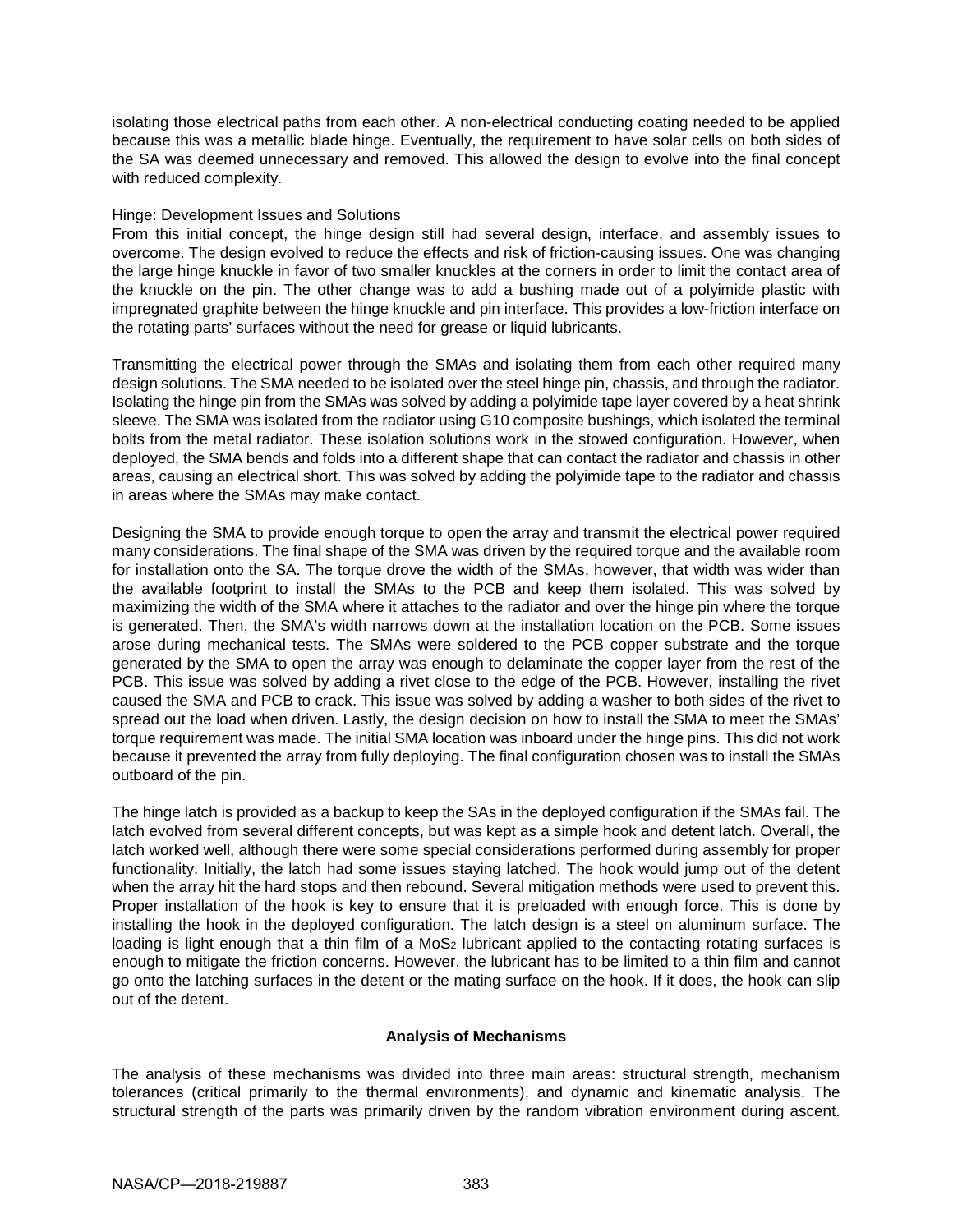Loads from this environment were generated from a finite element random vibration model using Finite Element Modeling And Postprocessing (FEMAP) as the pre and post processor and MSC NASA Structural Analysis (NASTRAN) as the solver. These loads were applied to the various parts as appropriate to show positive margins using factors of safety of 2.0 on ultimate and 1.5 on yield strength. Overall, the stresses were low enough from the random vibration environment such that fatigue analysis was not necessary.

In both the R&R and hinge mechanisms, the thermal environment needed to be considered. Due to the coefficient of thermal expansion mismatches between parts, the mechanism may bind at the temperature extremes if enough dimensional tolerance is not accounted for in the design. The extreme hot and cold environment of 61°C to -51°C was evaluated on all of the moving parts. The analysis was also done by assuming the worst case tolerance stack that would result in the tightest fit at the installation temperature of 22°C. The analysis results showed the critical case is the cold environment and a gap of 7.6 µm (0.0003 in) between the hinge pin and the hinge bracket.

The critical analyses for these mechanisms, kinematic and dynamic analysis, were performed to ensure the mechanisms would have enough torque and force to release the arrays and deploy them at the appropriate angle. NASA-STD-5017 [8] was used as a guide to perform the analysis and calculate the margins.

The kinematics and dynamics of rotating the arrays to the deployed state via the preloaded SMAs formed the main analysis for the hinge mechanism. This analysis considered both design criteria of (i) sufficient torque to open the SA and (ii) minor impact force as to not damage the solar cells when the array deployed to the open configuration and contacted the hard stops. This was done by hand sketching free-body diagrams and developing the equations of motion. The free-body diagram listed the driving forces (the torque supplied by the SMA) and the resistive forces and torques (friction from the bushings to the hinge pin, friction from the latch hook, and the inertia of the SA that is needed to be deployed). The friction from the latch hook was difficult to quantify since it is a unique design and required building and testing hardware. Early attempts to approximate it did not align well with the test data. The bushing friction was easier to approximate since it is a cylinder on a pin and the manufacturer's suggested friction coefficients were used for estimating friction. The normal force on the bushings was conservative because it used the weight of the array from 1g of acceleration even though the deployment occurs in orbit. The inertia resistive torque was approximated by using the equation of motion, the known final deployment angle of 135°, and assuming a reasonable deployment time of 1.0 second (based on test observations). The equation of motion is a 1 degree of freedom rotation and derived using Eqs. 1-3. The torque supplied from the SMA was also difficult to approximate due to the hinge mechanism's unique springs. This also required building and testing the hardware. These values were then entered into the torque margin calculation from NASA-STD-5017 [8] with appropriate factors for whether it was an analysis or test value.

Angular acceleration

\n
$$
\alpha = \frac{T}{I}
$$
\n(1)

Angular velocity  $\omega = \omega_0 + \alpha t$ (2)

Angular displacement 
$$
\theta = \omega_0 t + \frac{1}{2} \alpha t^2 \rightarrow \frac{1}{2} \frac{T}{I} t^2
$$
 (3)

where:  $T$  = SA inertia resistive torque,  $I\;$  = SA mass moment of inertia,  $\omega_{\textrm{0}}$  = initial angular velocity is 0,  $t =$ time

The R&R required analysis of the mechanisms to ensure the two-stage concept would release the SAs. Starting with the first stage, the linear actuator, two aspects of the design were considered. These were the pin-puller activation force and the stroke margin. For the activation force, the linear actuator needed to pull the pin to disengage the release plate. To do this, the SMA linear actuator needed to overcome the pinching friction force that came from the 2<sup>nd</sup> stage compression springs. An analytical estimate was originally done based on the friction coefficient and geometry, however this proved to be inaccurate. Once the hardware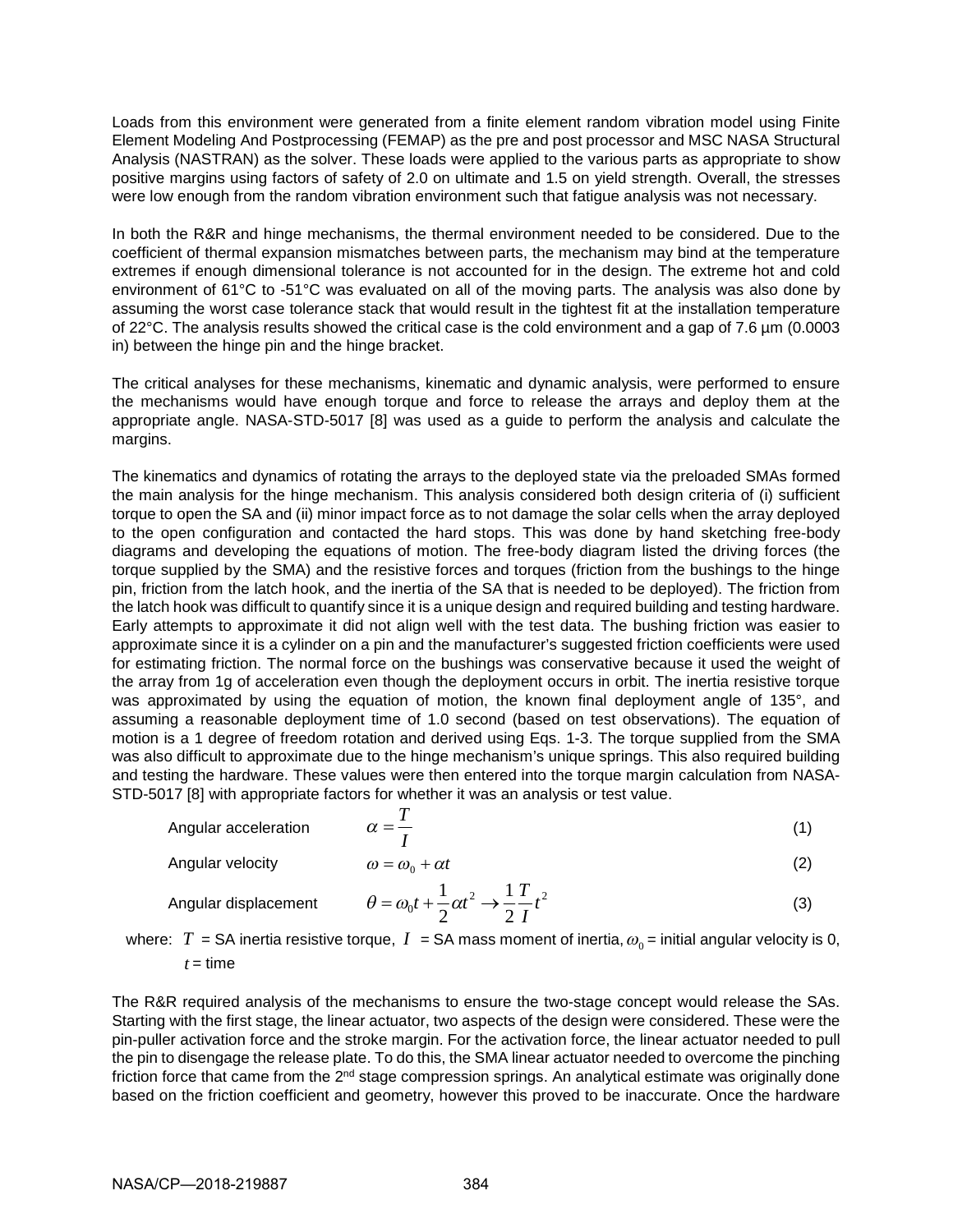was built, the force to move the pin was measured directly. This measured force to move the pin and the available pull force from the SMA linear actuator, along with the appropriate safety factors, were used to calculate the force margin using NASA-STD-5017 [8] and ensure that it was positive. The other analysis evaluated the stroke margin of the linear actuator to ensure that it would move enough to clear the middle lug in the release plate and therefore release it. This was calculated using the geometry of the design, the total available stroke of the linear actuator of 7.1 mm, and assuming 10% extra for a positive margin as suggested by NASA-STD-5017 [8].

The 2<sup>nd</sup> stage mechanism's analysis evaluated the force margin of the compression springs, stroke margin of the release plate, and bearing analysis for linear-guided bearings. The force margin of the compression springs was calculated by adding up the resistive and friction forces and ensuring that the springs would overcome these forces, along with the appropriate safety factors. The resistive forces are from the eight deployable array hooks, friction between the guide pins, and other parasitic drag forces such as manufacturing misalignments, which were approximated. Additionally, to show the 2<sup>nd</sup> stage was failsafe, the margin for a one spring out case was calculated. For the stroke margin analysis, the release plate needs to clear the eight hooks used to hold the SAs in the stowed position. This analysis was done using the geometry of the hooks and ensuring that the release plate could move enough with at least 10% more distance than required. Finally, NASA-STD-5017 [8], gave guidance on how to analyze the four guide rails and plain bushings used in this mechanism to ensure that it would not bind and the stick-slip phenomena would not occur. The general rule of thumb is to assume a 2:1 ratio of allowable moment arm length to bearing length, which would cause the mechanism to become unrealistically long to fit in the CubeSat, so the bearing length was reduced. To ensure the design would not bind, an analysis was conducted using guidance from J.R. Schroeder [11], which essentially is a statics analysis of the design.

To aid in verifying that the mechanisms would deploy the SAs in orbit, an Automated Dynamic Analysis of Mechanical Systems (ADAMS) kinematic model was generated. The goal of the ADAMS model was to validate the design by showing all four SAs would deploy without adverse effects on the dynamics of the free-flying CubeSat. Moreover, the analysis was also used to evaluate some off-nominal pre-deployment rotations to see if there is a state when the arrays would not deploy or cause adverse effects on the dynamics of the free-flying CubeSat. This analysis also provided a way to support a test-like-you-fly exception, which is the inability to test the full deployment of all four SAs at the same time. The SMA hinge springs are designed to open the arrays in the freefall environment in orbit and the SMAs cannot open the arrays against Earth's gravity. Therefore, the fully assembled CubeSat's SAs are deployment tested with the array's gravity offloaded on its side, which results in only being able to test two SAs at one time. The ADAMS model was created to deploy all four arrays at the same time to learn about the full system's response and dynamics from a deployment in orbit. Additionally, the model was used to analyze other extreme initial conditions since it is unknown what state the CubeSat will be in before the deployment occurs. It could be tumbling and rotating, which would be impossible to test. Other off-nominal deployments were investigated, such as learning what would happen to the dynamics of the CubeSat if the arrays impact at different times or if one of the arrays became hung up then suddenly released. The ADAMS model was critical in observing the dynamics of a deployment from these various initial conditions.

The ADAMS analysis can retrieve other important data that can be difficult to generate from a ground test or analyze by hand such as deployment impact and latching forces. This information would aid in the structural design of subcomponents. An attempt was made to correlate impact load test data to the ADAMS model. However, the test data was significantly smaller than the ADAMS values. A very involved analysis and testing program is required to get the values to correlate better. This was deemed impractical and not necessary for this CubeSat project. However, it is important to be aware of the effort needed to capture these data for large projects.

The ADAMS model that was generated focused on the hinge mechanism and not the R&R since it can function completely on its own and against Earth's gravity. The model was useful early on in the development of the mechanism to give an idea of the required torque needed to deploy the arrays. However, many unknowns exist with analysis methods alone and it is pivotal to also build hardware to correlate to the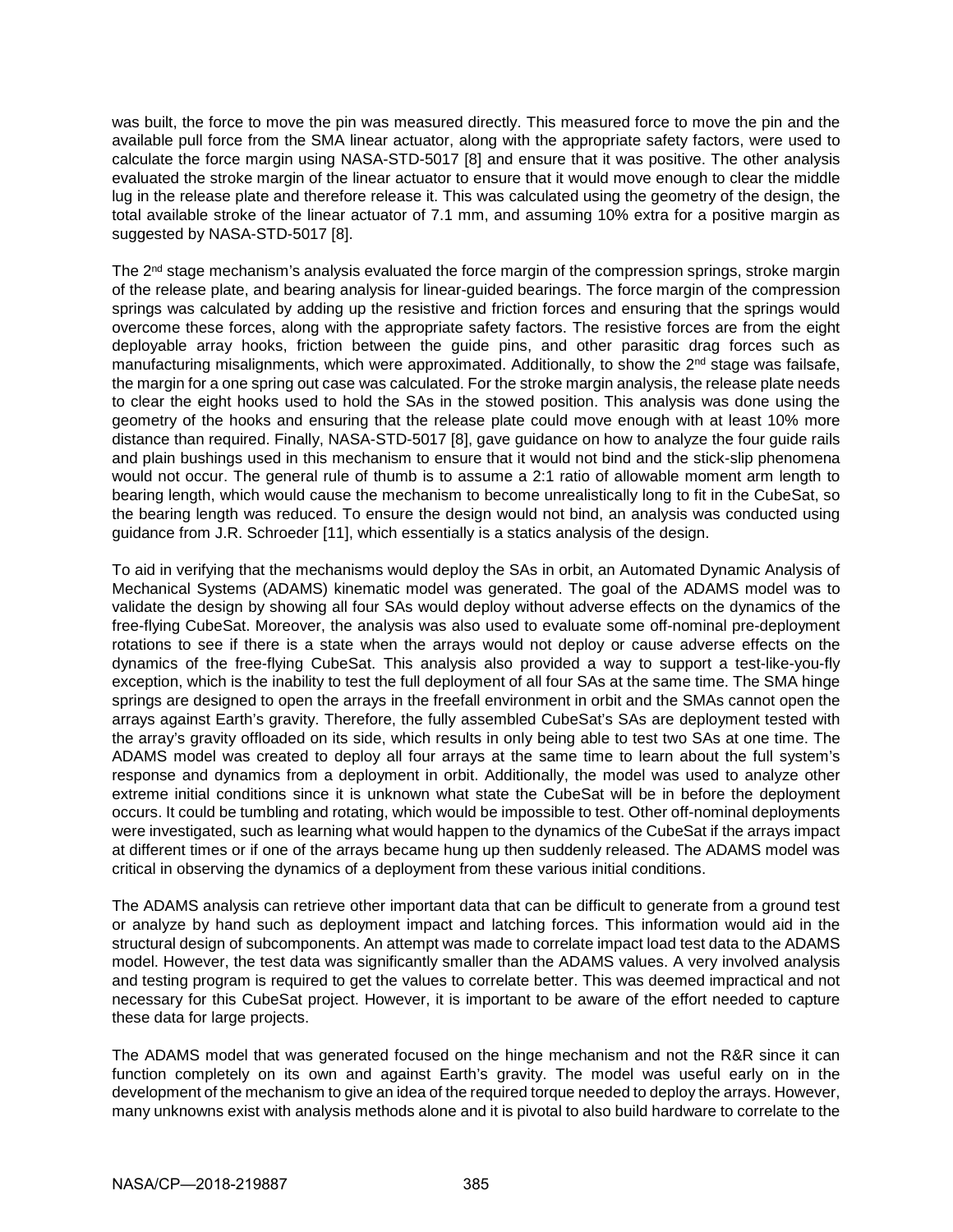analysis model. The process for building the ADAMS model was the crawl, walk, run approach. A singlearray model was generated first, which was correlated to single-array proof of concept tests. Data from those tests were used to adjust the ADAMS model so the observed test dynamics correlate to the model. This proved to be a very iterative process while the design matured. The key data that was correlated was the time from first motion to full deployment and the settling time for the deployed array to dampen out and stop moving. A complete model with four SAs was generated from the single-array model.

The analysis of the four-array model verified that the dynamics of the deployment in the microgravity environment should be successful and not detrimental to the dynamics of the CubeSat from either the nominal case, off-nominal cases, or any of the various initial conditions also analyzed. The various initial conditions analyzed included a no-rotating and free-floating case, moderate rotations (5, 20, 5 deg/s), high rotations (19, 80, 19 deg/s in the pitch, roll, and yaw directions respectively), and a hung-up array that impacted at a later time. These cases were sufficient for this CubeSat project, but for a more critical project, a full Monte Carlo analysis should be performed to capture more cases that may exist. An interesting result from the analysis was for the case when the CubeSat was tumbling or rotating; the deployment will somewhat reduce the rate of rotations while stabilizing the spacecraft.

# **Flight Assembly and Test**

Building and testing the flight hardware started in February 2017. A number of unexpected issues arose during the assembly, which emphasized the need for schedule margin to work through those issues. Several of the hardware components required rework upon receipt from manufacturing. The R&R failed during subcomponent testing, primarily due to incorrectly-sizing the linear actuator and not fully understanding the friction forces in the pin-puller. This resulted in redesigning the R&R's 2<sup>nd</sup> stage compression springs and reducing their spring rate and stowed compression force. During the hinge assembly, one of the SMA springs fractured and had to be replaced. Then, during a critical time of final CubeSat integration with only a month left before the project was scheduled to be completed, multiple SMA hinge springs fractured and failed prematurely as seen in Figure 6. All of these issues did not occur during the EDU assembly and test.

**SMA Failure** 





*Figure 6. SMA Hinge Spring Failed Flight Attachment* 

The failure of the SMA hinge springs during the final moment of integration proved to be a major issue and adversely impacted the schedule. From the failure investigation, it was determined that the failure occurred due to fatigue and over constraining the SMAs at the attachment point on the deployable SA panel. The EDU was cycled several times and this failure never occurred, making this failure even more unexpected. Further comparing the EDU and flight hardware, the issue was determined to be the SMA's attachment method to the panels. In the EDU version, there was a gradual bending slope in the SMA sheet where it attached to the deployable panel. In the flight version, a washer under a rivet head was added to prevent the process of driving the rivet from potentially cracking the SMA sheet, and the SMA was soldered more firmly past the rivet head toward the hinge pin. It was intended to solder the EDU hinges following the same procedure used in flight hardware. However, the EDU never adhered to the deployable panel near the rivet, and testing was conducted in that manner. This was corrected in the failed flight version by having a trained technician perform the soldering procedure, which was thought to have made the attachment better. The result actually caused the SMA to bend and crease at a very sharp corner when in the deployed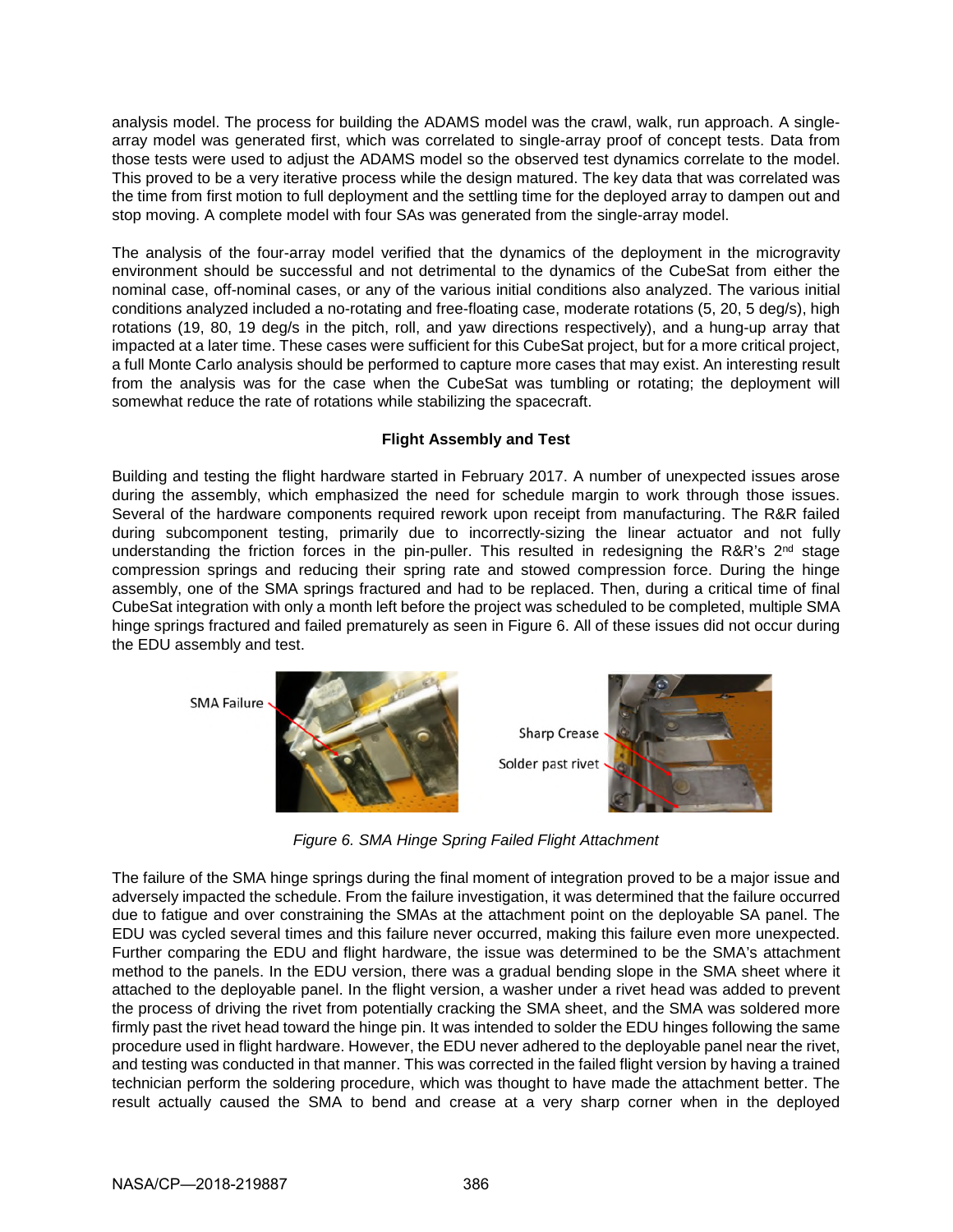configuration as seen in Figure 6, which should be the lowest stress state. This was verified by attempting to perform 15 wear-in cycles on the flight design, which resulted in more SMA spring failures in early cycles.

The SMA hinge springs needed to be disassembled, redesigned, and replaced. The corrective action consisted of moving the solder attachment to cover the bottom half of the SMA hinge spring only and away from the rivet. The SMA was redesigned to remove a narrowed-down region that was no longer needed since the solder is only being applied at the very bottom edge. This increase in area was estimated to reduce the stress on the part by more than 20%. Finally, the washer under the rivet, which was still needed to prevent the rivet from potentially cracking the SMA, was bent upward to allow the SMA to have a smoother curve onto the PCB. These changes can be seen in Figure 7. New SMAs were then fabricated with the same processes that were conducted on the original batch such as torque testing each new spring. The new design was then installed onto the EDU and underwent a 4-times cycle life test (130 cycles) to gain confidence that the changes would correct the issue, which it passed. The redesign was then reinstalled on the flight hardware and underwent a 15 cycle wear-in test to ensure good workmanship and no other issues. Figure 7 shows the new SMA spring design and attachment method.



*Figure 7. SMA Hinge Spring Flight Design Change, Attachment Corrective Action, and Repair* 

Once assembled, similar to the EDU testing, the flight subcomponents underwent functional and performance testing to ensure they were functioning correctly. Then, the units were integrated into the flight CubeSat assembly and underwent environmental testing. This included a random vibration test to 10 gRMS for 1 minute in three axes and a thermal/vacuum bake out. The CubeSat was functional before and after the vibration test and after the thermal/vacuum test. It was then stored for shipment to the launch service provider with a target launch date of April 2018. Images of the flight hardware are provided in Figure 8.



Flight ALBus CubeSat, Deployed Configuration

Flight Hinge - Deployed Configuration

*Figure 8. ALBus CubeSat R&R and Hinge Mechanisms Flight Hardware*